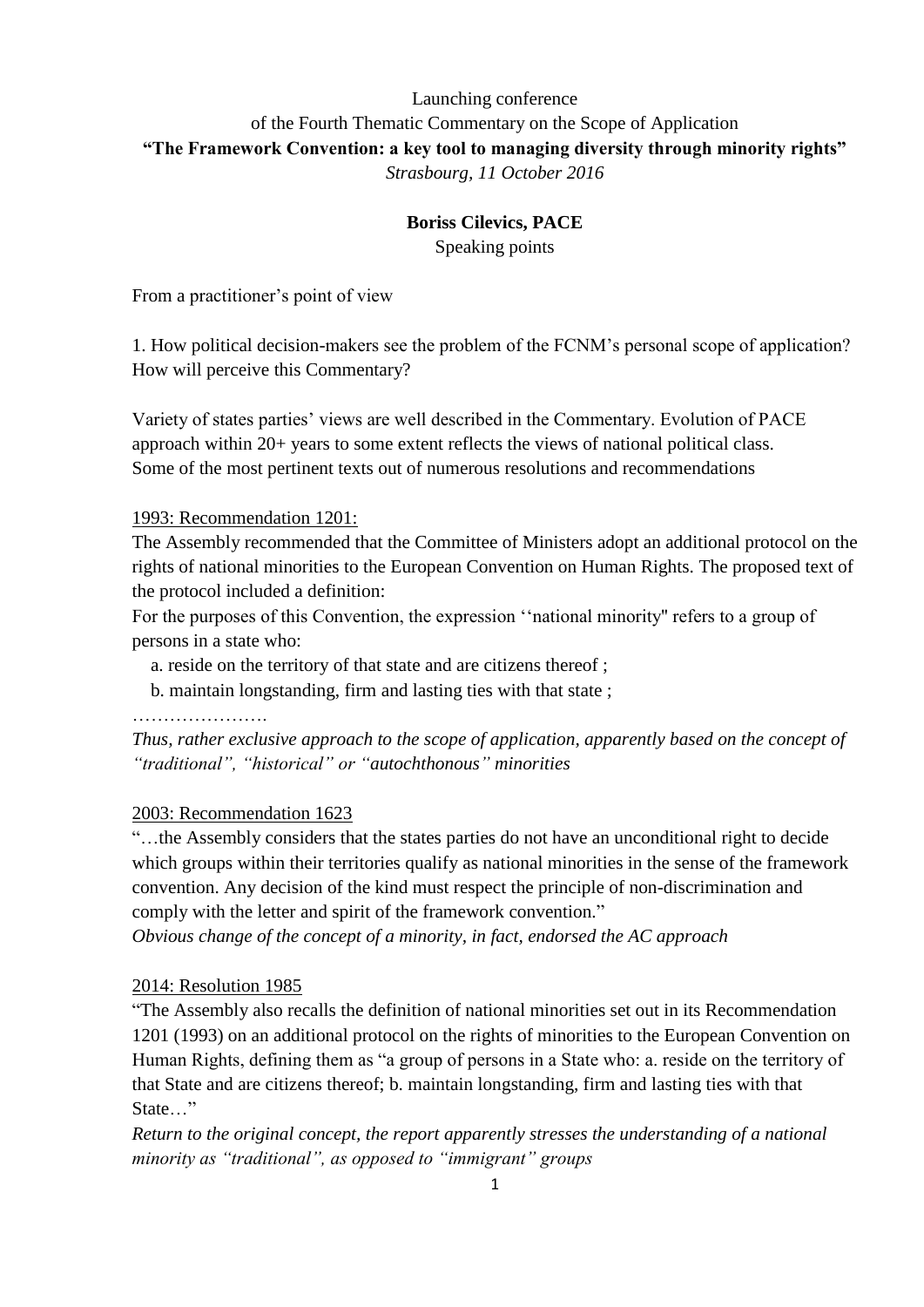In the meantime, the European Parliament consistently and explicitly sticks to the restrictive concept of traditional minorities.

Interestingly enough, there is a striking difference between the collective position of the CoE member states reflected in the Committee of Ministers' resolutions on implementation of FCNM – which generally rely on the AC conclusions, on one hand, and political decisions and practice of most of the states parties, on the other.

Even when the FCNM protection is extended to the minorities which do not meet the criteria of being "traditional", this practice is often presented as a sort of *ad hoc* measures not stemming from the obligations and commitments under the FCNM and rather reflecting goodwill of the governments.

2. Restrictive approach to the personal scope of application is problematic, first of all, in the view of interpretation of minority rights as the right to equality. The concept of equality has developed far beyond formally equal treatment, and often different treatment is necessary to ensure full and effective equality. As a matter of fact, this is what the entire minority protection is about. The European Court of Human Rights has established this approach in a number of judgments, notably in the case Thlimmenos vs Greece.

Indeed, since minority rights form an integral part of fundamental HR, they must be enjoyed without any discrimination. As the Commentary rightly points out, the right to equality cannot be reduced to only persons belonging to some recognised groups and denied to others.

Besides, strict differentiation between "traditional minorities" and "immigrant communities" is problematic from the point of view of practical implementation. It is virtually impossible to establish any well-reasoned quantitative criteria. For how long must immigrants reside in a country in order to become a "historical minority"? If certain criteria are set, e.g. one century (some examples are mentioned in the Commentary), another question arises: how many persons belonging to this group must be present in the given territory? In practical terms, any decision of the kind will inevitably be of arbitrary nature.

3. The aspect of "objective criteria" which must complement free personal self-identification remains rather vague and the most controversial. Concerns of alleged "abuse of minority rights" are frequent in political discourse. While usually these concerns are manifestly ill-based, in some cases they might appear reasonable – in particular, when minorities are granted extensive selfgovernment rights or e.g. preferences in elections, including exemption from threshold. Some cases are known when persons who had nothing to do with the Roma community attempted to hijack elections of Roma self-government. The European Court of Human Rights considered possible limitations on the freedom of self-determination with regard to association with a national minority in the case of Gorzelik vs Poland.